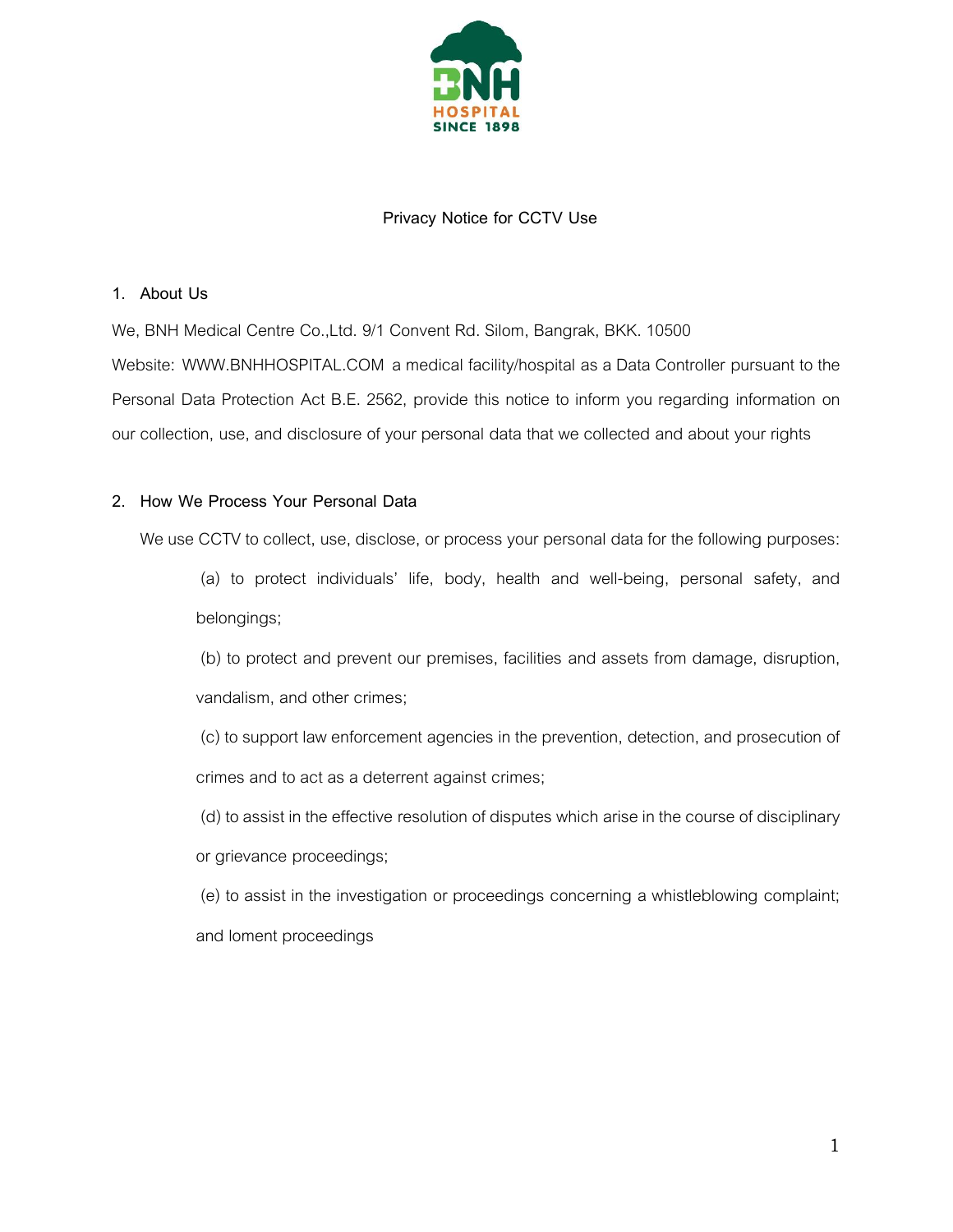

## **3. Legal Bases**

We may collect, use, disclose, or process your personal data base on any of the following legal basis:

(a) **Vital Interest**. The collection, use, disclosure, or processing is necessary for the prevention or suppression of a danger to a person's life, body, or health.

(b) **Legitimate Interest**. It is in our legitimate interest to collect, use, disclose, or process, your personal data to achieve any of the purposes described above.

(c) **Legal Obligations**. We owe a duty to comply with the legal obligations prescribed by the applicable laws, including but not limited to the laws regarding safety and environment in the workplace. We consider the use of CCTV as a necessary measure to enable us to meet those obligations.

# **4. CCTV Installation**

- There are 195 CCTV cameras on our premises.
- We place appropriate signage in the monitored areas to alert you that a CCTV operation is in use and your personal data is recorded.

# **5. Period of Personal Data Retention**

- We may retain your personal data no longer than 30 days or as is necessary to achieve the purposes described in this notice or as is required by applicable laws. We may need to retain your personal data for so long as it is necessary for any disputes or legal proceedings that may arise.
- Our CCTV will record movement of all person within the proximity to the CCTV cameras in our premises at all times (24 hours).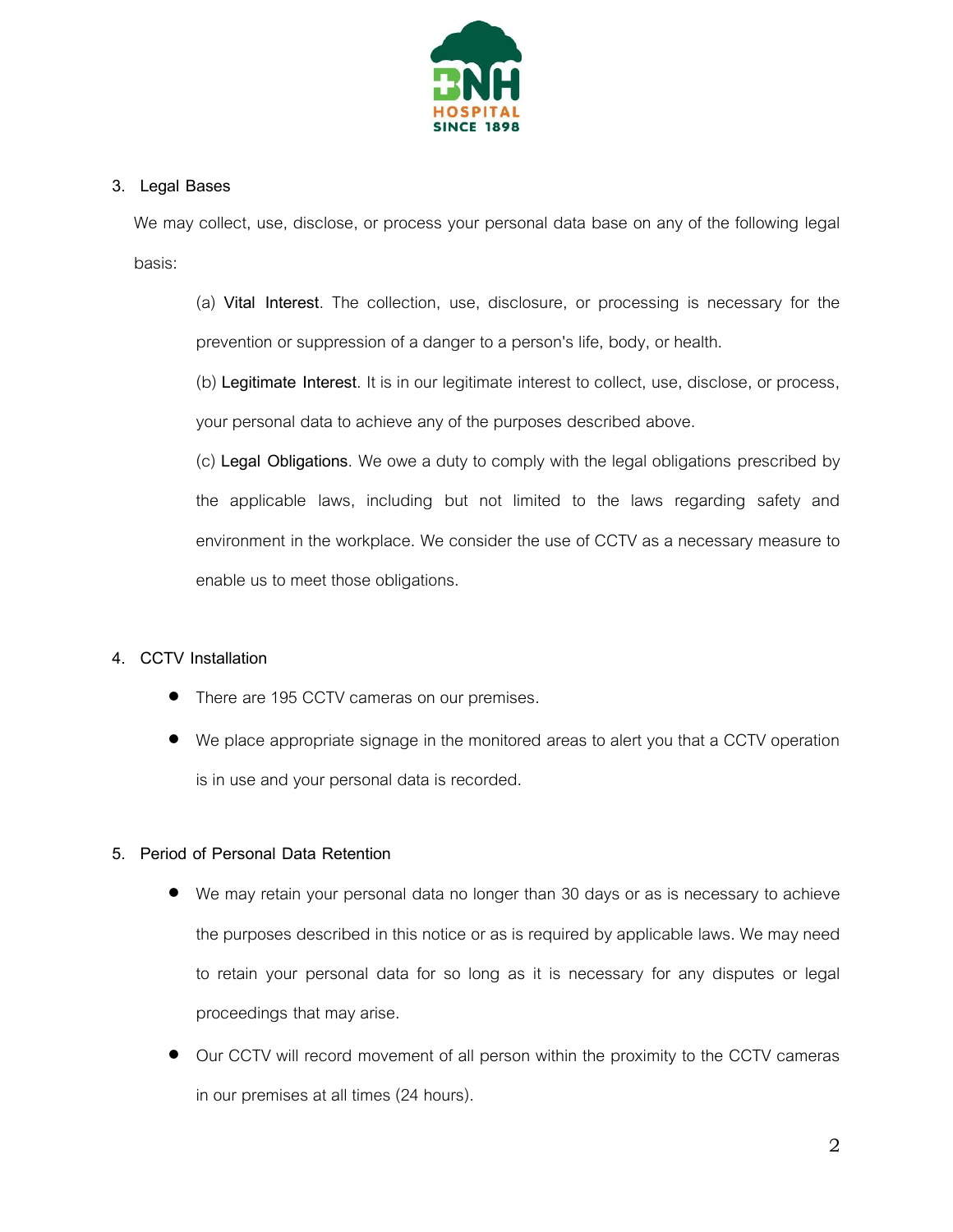

 If we no longer need to retain your personal data, we may destroy, delete, remove or anonymize your personal data.

#### **6.** Safety Measures

The Company will manage the retention of personal data with organizational and technical measures not less than the level required by law and with appropriate system to protect and secure your personal data. This includes storing your personal data in a secured facility with authorized personnel access only.

The following steps are required in case when authorized personnel or other agencies' personnel request access to inspect or access to information from the CCTV footage:

- Fill out the form requesting data/information from the CCTV.
- Submit the request form to Security unit for appropriate procedures for approval.
- Security Officers from the CCTV Control Room receive the request to access or inspect information from the CCTV.
- In the case the permission is authorized, there must be a Security Officer present in the CCTV Control Room along with the authorized personnel or other agencies' personnel while such personnel view data/information from the CCTV footage.
- A log of personnel who access and view CCTV footage must be kept along with conclusion/findings from viewing the CCTV. This log must be provided to the Manager in -charge of Security for acknowledgement and record keeping.
- In the event of a request for information from the police, an approval from Managing Director (or equivalent) is required.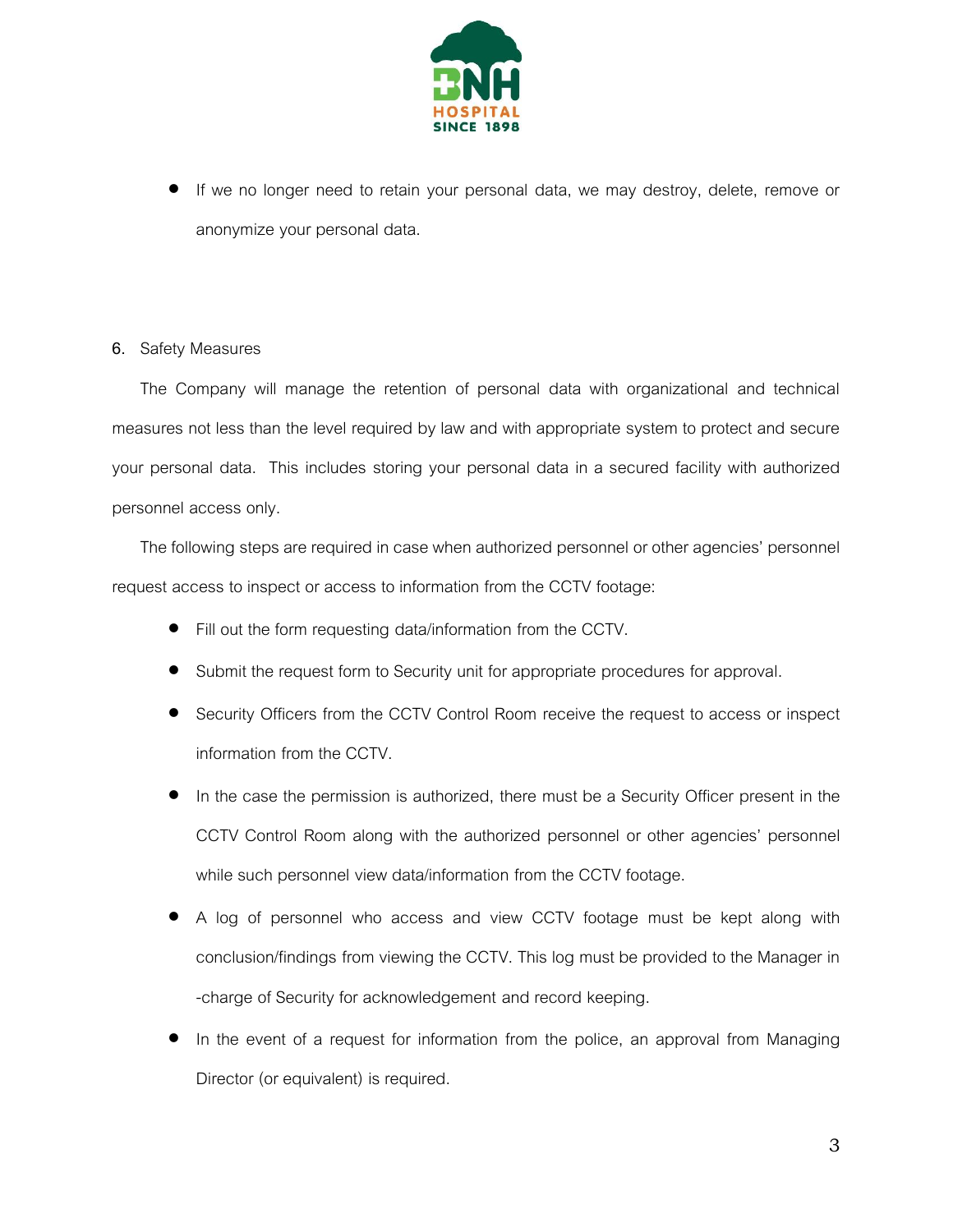

#### **7. Disclosure of your Personal Data to Third Parties**

- We may share information from CCTV footage with government officials, for example upon written request from government officials or such request is for the investigative process of government officials or for litigation in court proceedings.
- We may allow the CCTV Vendor to access our CCTV system for maintenance purpose whereby explicit authorization from us is required. The vendor must access the system and CCTV with appropriate security measures and on confidential basis.

## **8. Your Rights**

You have the following rights pursuant to the laws:

(a) **Right of Access**. You have the right to access and obtain a copy of your personal data or request to disclose your personal data. The request must be in writing and sent to the channel provided in the "CONTACT US" section. Your request will be processed within the period required by law. We may, to the extent permitted by law or a court order, refuse to act on your request where such request could affect the rights and freedom of another person.

(b) **Right to Rectification**. You have the right to have incomplete, inaccurate, misleading, or not up-to-date personal data that we process about you rectified.

(c) **Right to Data Portability**. You may have the right to obtain your personal data we hold, in a structured, electronic format, and transmit such data to another data controller, where this is (1) personal information which you have provided to us, and (2) if we are processing that data on the basis of your consent.